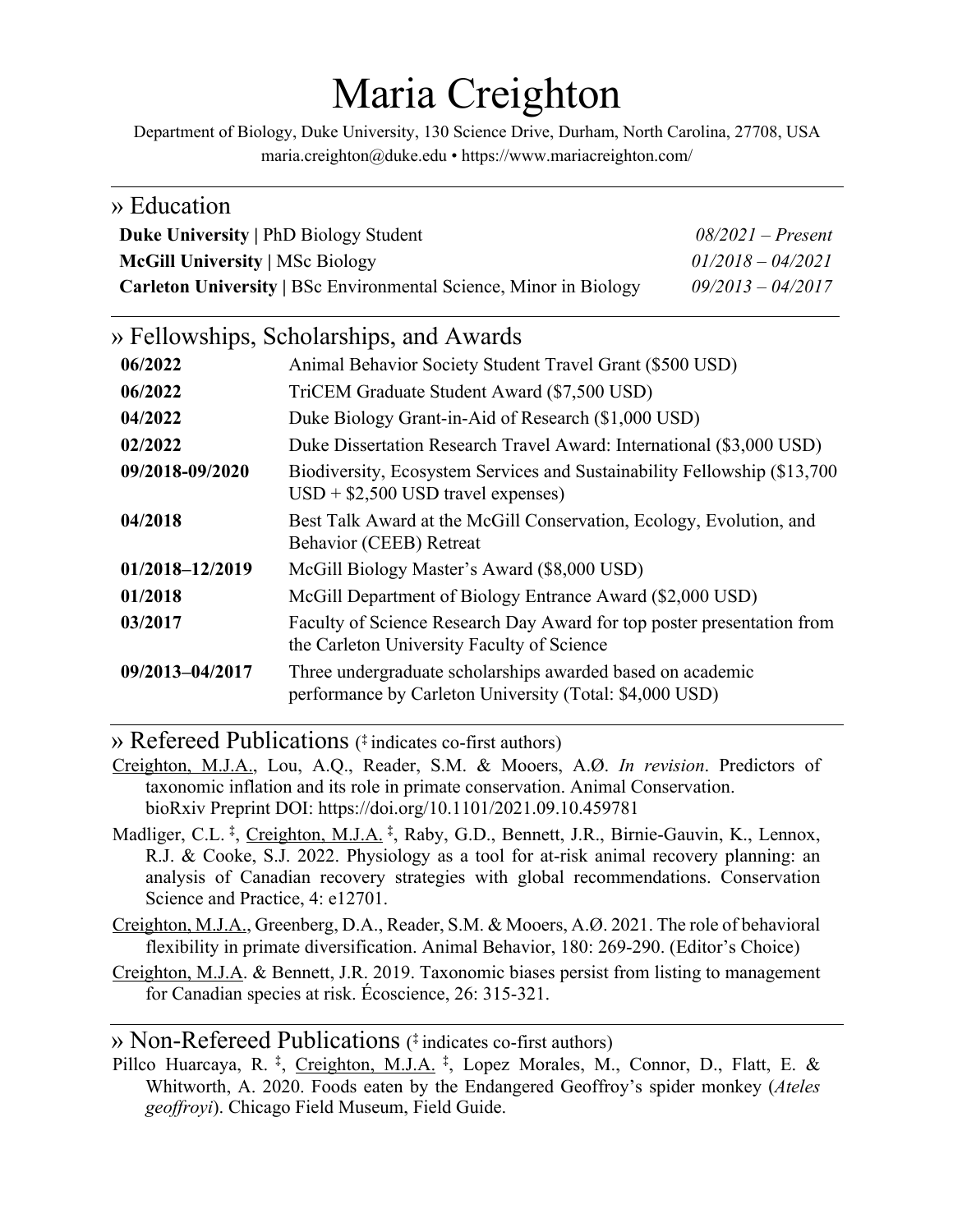| » Selected Research Experience                                                                                                                                                                                                                                                          |                                            |  |
|-----------------------------------------------------------------------------------------------------------------------------------------------------------------------------------------------------------------------------------------------------------------------------------------|--------------------------------------------|--|
| Master's Thesis   Supervisor: Dr. Simon Reader<br>Title: "Determinants of primate diversity with implications for<br>comparative biology and conservation"                                                                                                                              | $01/2018 - 04/2021$                        |  |
| <b>Undergraduate Thesis</b>   Supervisor: Dr. Alex Wong<br>Title: "Mating systems and the evolution of animal reproductive tract<br>proteins"                                                                                                                                           | $09/2016 - 04/2017$<br>$05/2016 - 08/2016$ |  |
| <b>Independent Directed Study   Supervisor: Dr. Joseph Bennett</b><br>Title: "Taxonomic biases persist from listing to management for<br>Canadian species at risk"                                                                                                                      |                                            |  |
| <b>Group Directed Study   Supervisor: Dr. Joseph Bennett</b><br>Title: "Management strategy for invasive plant species in the National<br>Capital Region" (Report for the National Capital Commission)                                                                                  | $09/2015 - 12/2015$                        |  |
| » Internship and Volunteer Experience                                                                                                                                                                                                                                                   |                                            |  |
| Volunteer   Fauna Foundation   Chambly, Canada<br>Prepared enrichment for chimpanzees living at the sanctuary including<br>snacks, puzzles, and decorations for the enclosures                                                                                                          | $09/2018 - 12/2020$                        |  |
| Field Intern   Osa Conservation   Osa Peninsula, Costa Rica<br>Created a field guide of 79 plant species consumed by the Geoffroy's<br>spider monkey (Ateles geoffroyi) which is being used to help determine<br>plant species composition of reforestation plots                       | $05/2019 - 07/2019$                        |  |
| Field Intern   Crofoot Lab   Barro Colorado Island, Panama<br>Used radio telemetry, focal sampling techniques, and ecological surveys<br>to collect data on the behavior and ecology of wild Geoffroy's spider<br>monkeys (Ateles geoffroyi) and white-faced capuchins (Cebus imitator) | $02/2018 - 04/2018$                        |  |
| $\rightarrow$ Teaching                                                                                                                                                                                                                                                                  |                                            |  |
| OLLI 3372: Why be Social?   Duke University<br><i>Instructor</i>                                                                                                                                                                                                                        | $01/2022 - 04/2022$                        |  |
| <b>BIOL 112: Cell and Molecular Biology   McGill University</b><br>Teaching Assistant (180hrs)                                                                                                                                                                                          | $01/2021 - 04/2021$                        |  |
| BIOL 111: Principles: Organismal Biology   McGill University<br>Teaching Assistant (180hrs)                                                                                                                                                                                             | $09/2020 - 12/2020$                        |  |
| BIOL 112: Cell and Molecular Biology   McGill University<br>Teaching Assistant (180hrs)                                                                                                                                                                                                 | $01/2020 - 04/2020$                        |  |
| BIOL 111: Principles: Organismal Biology   McGill University<br>Teaching Assistant (180hrs)                                                                                                                                                                                             | $09/2019 - 12/2019$                        |  |
| <b>ANTH 203: Human Evolution   McGill University</b>                                                                                                                                                                                                                                    | $01/2019 - 04/2019$                        |  |
| Teaching Assistant (180hrs)<br><b>ANTH 311: Primate Behavior and Ecology   McGill University</b><br>Teaching Assistant (180hrs) and Guest Lecturer (11/10/2018)<br>Guest Lecture: "Primates: Foraging, Predation, and Sociality"                                                        | $09/2018 - 12/2018$                        |  |
|                                                                                                                                                                                                                                                                                         |                                            |  |